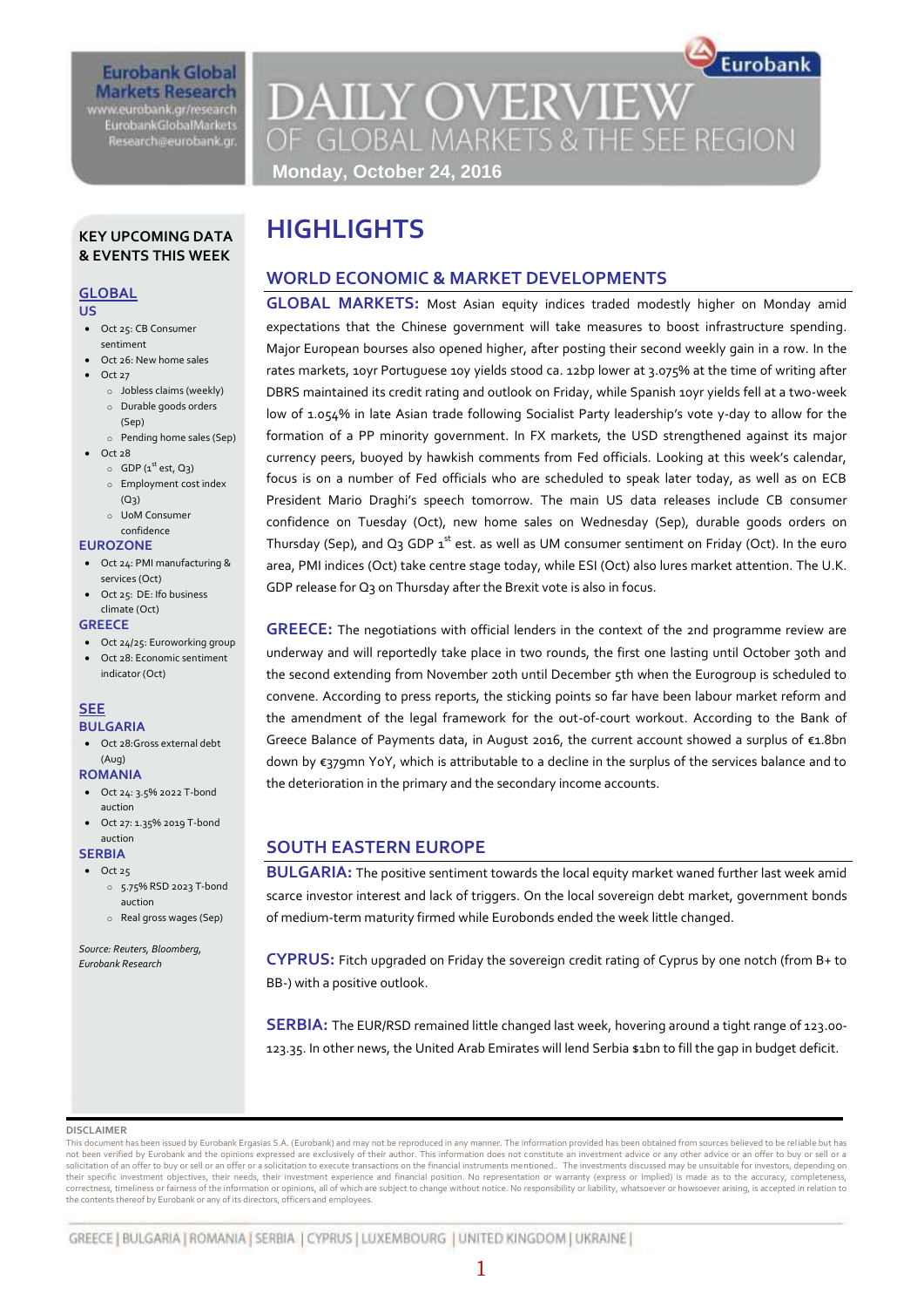October 24, 2016

November 14, 2013







*Source: Reuters, Bloomberg, Eurobank Research*

# **Latest world economic & market developments**

OF GLOBAL MARKETS & THE SEE REGION

### **GLOBAL MARKETS**

**AILY OVERVIEW** 

Most Asian equity indices traded modestly higher on Monday amid expectations that the Chinese government will take measures to boost infrastructure spending. Major European bourses also opened higher, after posting their second weekly gain in a row. In the rates markets, 10yr USTs firmed with the yield dropping to 1.73% in early European trade, while 10yr Portuguese 10y yields stood ca. 12bp lower at 3.075% at the time of writing after DBRS maintained its credit rating and outlook on Friday, ensuring that the Portuguese debt remains eligible for QE. In Spain, 10yr yields fell at a two-week low of 1.054% in late Asian trade following Socialist Party leadership's vote y-day to allow for the formation of a PP minority government. PM Mariano Rajoy will consult with King Felipe VI tomorrow in order to trigger the confidence vote and form a government by next weekend. In FX markets, the USD strengthened against its major currency peers, buoyed by hawkish comments from Fed officials. San Francisco Fed President John Williams said that "it makes sense to get back to a pace of gradual rate increases, preferably sooner rather than later", highlighting his confidence that the Fed will be able to build a consensus around an interest rate hike by end-2016 and a few more in 2017. Along these lines, the DXY dollar index rose to an eight-month high of 98.846 in European trade on Monday, while the EUR/USD hovered around Friday's low of 1.0860, its lowest level in more than 7 months. Looking at this week's calendar, focus is on a number of Fed officials who are scheduled to speak later today, as well as on ECB President Mario Draghi's speech tomorrow. The main US data releases include CB consumer confidence on Tuesday (Oct), new home sales on Wednesday (Sep), durable goods orders on Thursday (Sep), and Q3 GDP  $\textbf{1}^{\text{st}}$  est. as well as UM consumer sentiment on Friday (Oct). In the euro area, PMI indices (Oct) take centre stage today, while ESI (Oct) also lures market attention. The U.K. GDP release for Q3 on Thursday after the Brexit vote is also in focus.

### [okosma@eurobank.gr](mailto:okosma@eurobank.gr)

Eurobank

### **GREECE**

2 dropped 16.8%YoY (against -3.0% for the same period in 2015) due to a decline in all The negotiations with official lenders in the context of the 2nd programme review are underway. According to press reports, one of the sticking points so far is the labour market reform where the institutions and, in particular, the IMF, are said to stand firm in their claim for further flexibility in the labour market and strongly oppose the reinstatement of the previous regime with respect to collective bargaining, an issue that the Greek government vigorously supports. Disagreements have also been expressed with regard to collective dismissals and the minimum wage. Another point of disagreement in the context of the 2nd programme review is the amendment of the legal framework for the out-of-court workout with detailed provisions, where according to press reports, more technical work needs to be done while another meeting on this topic is scheduled to take place this week. On the other side, the issue of government arrears clearance from the 1st programme review has been successfully closed and the Euroworking Group that is scheduled to convene today is expected to approve the release of the remaining €1.7bn which will be exclusively directed to the payment of government arrears. On the economic news front, according to the Bank of Greece Balance of Payments data, in August 2016, the current account showed a surplus of €1.8bn down by €379mn YoY, which is attributable to a decline in the surplus of the services balance and to the deterioration in the primary and the secondary income accounts. Goods exports increased 3.6%YoY and 4.8% YoY excluding oil and ships while receipts for services fell 1.7%YoY due to a steep decline in travel receipts (-9.2%YoY). For the January-August 2016 period, goods exports declined 6.0%YoY and 1.1%YoY excluding oil and ships (against - 5.8% and +7.7% respectively for the same period in 2015), while receipts from services individual services receipts categories (travel, transport and other).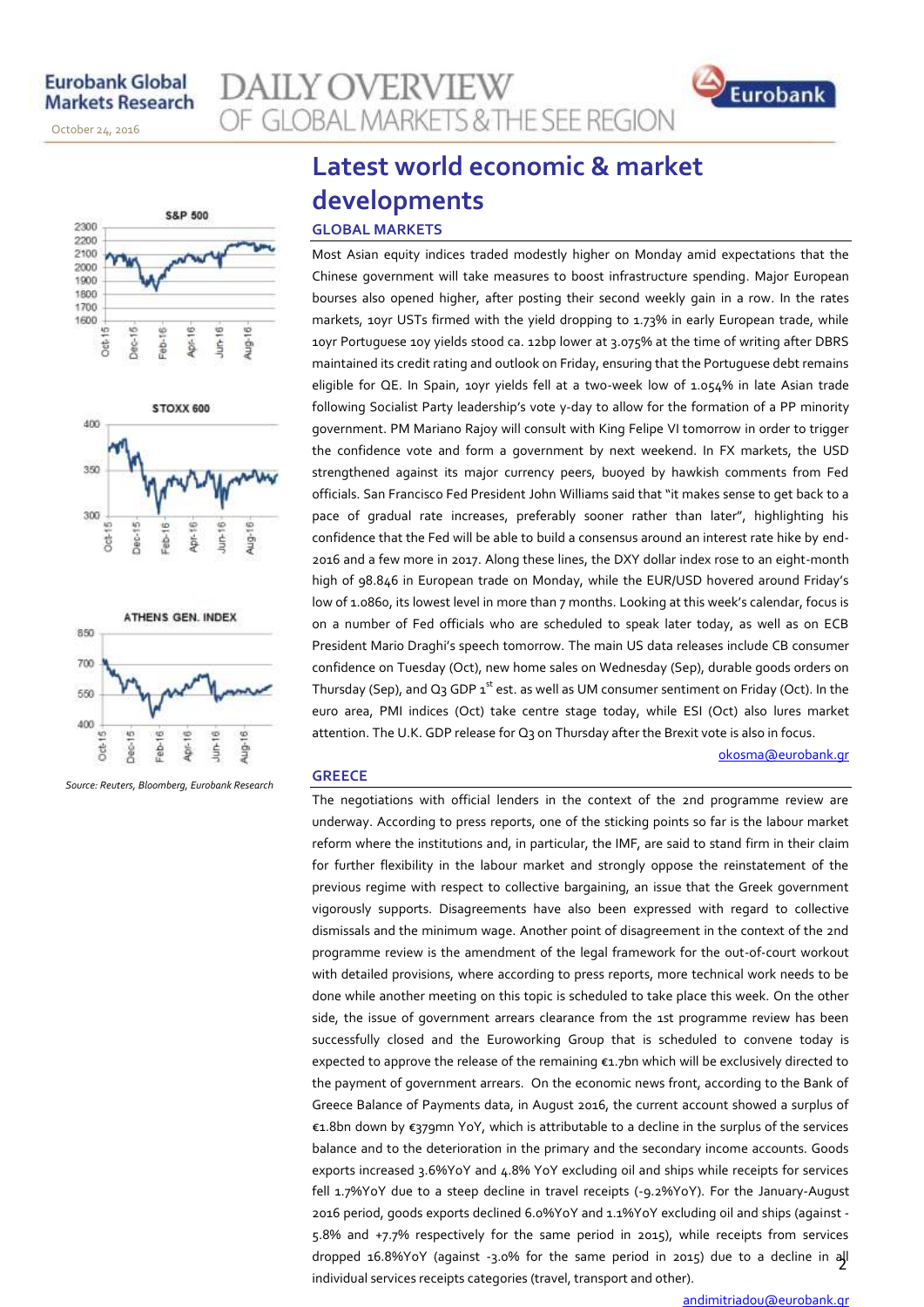## **Eurobank Global Markets Research**

November 14, 2013

October 24, 2016

| <b>BULGARIA: Indicators</b> | 2014   | 2015               | 2016f  |
|-----------------------------|--------|--------------------|--------|
| Real GDP growth %           | 1.6    | 3.0                | 2.6    |
| CPI (pa, yoy %)             | $-1.4$ | $-0.1$             | $-0.5$ |
| Budget Balance/GDP*         | $-3.7$ | $-2.9$             | $-2.0$ |
| Current Account/GDP         | 0.9    | 14                 | 1.0    |
| <b>EUR/BGN</b> (eop)        |        | 1.9558             |        |
|                             |        | 2015 current 2016f |        |
| Policy Rate (eop)           |        | N/A                |        |

*\* on a cash basis*

*Source: Reuters, Bloomberg, Eurobank Research, National Authorities*

| <b>CYPRUS: Indicators</b>  | 2014   | 2015   | 2016f  |
|----------------------------|--------|--------|--------|
| Real GDP growth %          | $-2.5$ | 1.6    | 2.5    |
| НІСР (ра, уоу %)           | $-0.3$ | $-1.5$ | $-0.7$ |
| <b>Budget Balance/GDP*</b> | $-0.2$ | 0.0    | $-0.4$ |
| Current Account/GDP        | $-4.6$ | $-3.6$ | $-4.2$ |
| * ESA 2010                 |        |        |        |

*Source: Reuters, Bloomberg, Eurobank Research, National Authorities*

| <b>ROMANIA: Indicators</b> | 2014   | 2015    | 2016f  |
|----------------------------|--------|---------|--------|
| Real GDP growth %          | 2.9    | 3.8     | 4.2    |
| CPI (pa, yoy %)            | 1.1    | -0.6    | $-1.5$ |
| Budget Balance/GDP *       | $-1.9$ | $-1.9$  | $-2.8$ |
| Current Account/GDP        | $-0.4$ | $-11$   | $-3.0$ |
| <b>EUR/RON</b> (eop)       | 4.48   | 4.52    | 4.60   |
|                            | 2015   | current | 2016f  |
| Policy Rate (eop)          | 1.75   | 1.75    | 2.00   |

*\* on a cash basis*

*Source: Reuters, Bloomberg, Eurobank Research, National Authorities*

| <b>SERBIA: Indicators</b>                      | 2014   | 2015    | 2016f  |  |  |  |  |
|------------------------------------------------|--------|---------|--------|--|--|--|--|
| Real GDP growth %                              | $-1.8$ | 0.7     | 1.8    |  |  |  |  |
| $CPI(pa, yoy \%)$                              | 2.1    | 1.5     | 2.8    |  |  |  |  |
| <b>Budget Balance/GDP</b>                      | $-6.7$ | $-41$   | $-4.0$ |  |  |  |  |
| Current Account/GDP                            | $-6.0$ | $-47$   | $-4.6$ |  |  |  |  |
| EUR/RSD (eop)                                  | 121.38 | 121.52  | 125.00 |  |  |  |  |
|                                                | 2015   | current | 2016f  |  |  |  |  |
| Policy Rate (eop)                              | 4.25   | 4.00    | 4.00   |  |  |  |  |
| Source: Reuters, Bloomberg, Eurobank Research, |        |         |        |  |  |  |  |

*National Authorities*



| <b>Credit Ratings</b> |                |      |       |  |  |  |  |  |  |
|-----------------------|----------------|------|-------|--|--|--|--|--|--|
| L-T ccy               | Moody's        | S&P  | Fitch |  |  |  |  |  |  |
| <b>SERBIA</b>         | B <sub>1</sub> | RR-  | RR-   |  |  |  |  |  |  |
| <b>ROMANIA</b>        | Ваа3           | RRR- | RRR-  |  |  |  |  |  |  |
| <b>BULGARIA</b>       | Baa2           | RR+  | BBB-  |  |  |  |  |  |  |
| <b>CYPRUS</b>         | R1             | RR-  | R+    |  |  |  |  |  |  |

*Source: IMF, EC, Reuters, Bloomberg, National Authorities, Eurobank Research*

# **Latest economic & market developments in the CESEE region BULGARIA**

The positive sentiment on the local equity market waned further last week amid scarce interest and lack of triggers. The main SOFIX index continued to trade in a tight range over the last few days, closing 0.2% lower on a weekly basis at 507.67 points marking its first weekly drop in seven weeks. Trading activity was subdued with the weekly turnover hardly reaching €1mn. On the local sovereign debt market, government bonds of medium-term maturity firmed last week with yields dropping by 10bps on average. On the other hand, Eurobonds were little changed across the curve. Investors currently remain in wait-and-see mode ahead of the presidential elections which are scheduled to be held in two weeks.

### [VBoteva@postbank.bg](mailto:VBoteva@postbank.bg)

Eurobank

### **CYPRUS**

**AILY OVERVIEW** 

OF GLOBAL MARKETS & THE SEE REGION

Fitch upgraded on Friday the sovereign credit rating of Cyprus by one notch (from B+ to BB-) with a positive outlook. The decision comes on top the recent S&P upgrade in late September (from BB- to BB with a positive outlook) and reflects the strong progress of the Cypriot economy in the aftermath of the 2013 banking crisis, the exit from the economic adjustment program last March in the context of outperformance of fiscal and economic programme targets, success at lifting capital controls, and steps taken to restructure the banking sector. In all past editions we have extensively discussed the progress of the Cypriot economy in the last three years. Based on our fact findings on the ground and our analysis, we always advocated that Cyprus is a solid turn-around economic story. The Q2-2016 GDP reading of +0.7% QoQ/+2.7% YoY confirmed that the economy is on a fast growth recovery track. After a three year recession in 2012-2014 and a cumulative drop of 10.5% in real GDP, the economy expanded by +1.6% YoY in 2015 and is expected to gain further momentum to +2.7% YoY in 2016. Despite their short decline in September, confidence indicators still stand close to the pre-crisis high recorded in August 2007. Additionally, Cyprus has recorded the second highest decline in unemployment behind that of Croatia in EU-28 in the past twelve months (from 14.7% in August 2015 to 12.1% in August 2016). Despite the recent credit rating upgrades, Cypriot government bonds have not yet reached investment grade status with two and three more notches required by S&P and Fitch respectively, while four are needed by Moody's (currently at B1). As a result, ECB's waiver for government bonds eligibility for Euro system financing has been lifted as of April  $1<sup>st</sup>$  and Cyprus no longer qualifies for QE. The waiver allowed these instruments to be used in Euro system monetary policy operations despite the fact that they did not fulfill minimum credit rating requirements.

### [igkionis@eurobank.gr](mailto:gkionis@eurobank.gr)

## **SERBIA**

The EUR/RSD remained little changed last week, hovering around a tight range of 123.00- 123.35. The National Bank of Serbia intervened on several occasions, buying a total amount of €45mn last week that brought its year to date purchases to €630mn in an effort to stem the dinar's gains. In other news, the United Arab Emirates will lend Serbia \$1bn to fill the gap in budget deficit. Speaking at the conference, Ministry of Finance, Dusan Vujovic said that the loan will be used to refinance expensive existing loans. In more detail, the loan will have a 5 year grace period and it matures in 2026. Also, it bears an interest rate of 2.25%. With respect to the latest news on government bond issuance, the Public Debt Administration sold €75mn worth of 15 year euro-denominated Treasury bonds on Wednesday. This marks the longest of all Serbian securities. The paper matures on October 21, 2031 and bears a coupon of 3.75% per annum. The yield to maturity came in at 4.20% last week.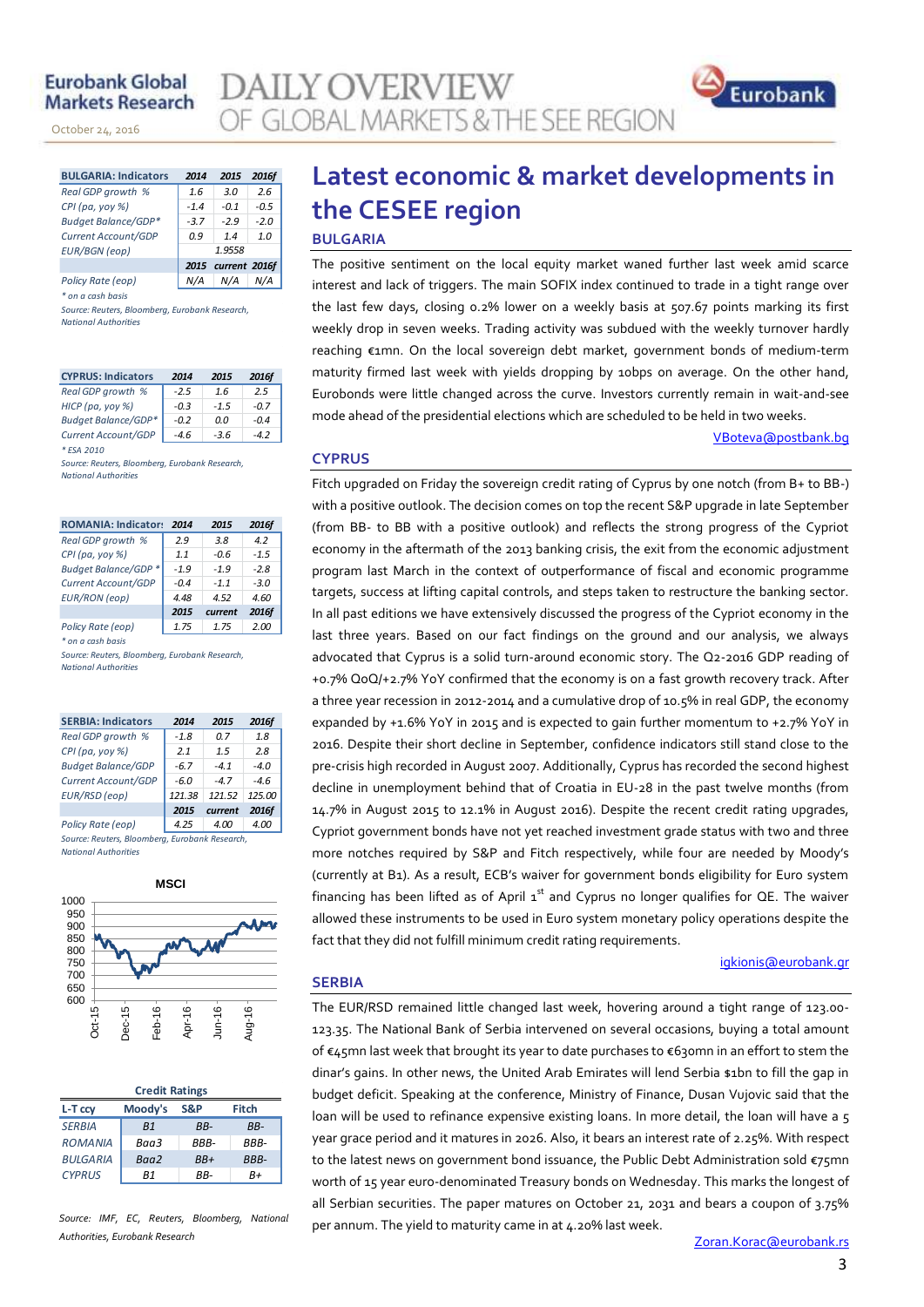# **Eurobank Global Markets Research**

October 24, 2016

**DAILY OVERVIEW**<br>OF GLOBAL MARKETS & THE SEE REGION



### **GLOBAL MARKETS**

November 14, 2013

| <b>GLOBAL MARKETS</b> |          |      |             |              |        |      |             |                         |         |              |                 |                    |      |         |             |
|-----------------------|----------|------|-------------|--------------|--------|------|-------------|-------------------------|---------|--------------|-----------------|--------------------|------|---------|-------------|
| <b>Stock markets</b>  |          |      |             | <b>FOREX</b> |        |      |             | <b>Government Bonds</b> |         |              |                 | <b>Commodities</b> |      |         |             |
|                       | Last     | ΔD   | <b>AYTD</b> |              | Last   | ΔD   | <b>AYTD</b> | (yields)                | Last    | <b>ADbps</b> | <b>AYTD bps</b> |                    | Last | ΔD      | <b>AYTD</b> |
| S&P 500               | 2141.16  | 0.0% | 4.8%        | EUR/USD      | 1.0892 | 0.1% | 0.3%        | $UST - 10yr$            | 1.73    |              | $-54$           | GOLD               | 1266 | 0.0%    | 19.3%       |
| Nikkei 225            | 17234.42 | 0.3% | $-9.5%$     | GBP/USD      | 1.2241 | 0.1% | $-16.9%$    | Bund-10vr               | $-0.01$ | -1           | -64             | <b>BRENT CRUDE</b> | 52   | 0.2%    | 39.2%       |
| STOXX 600             | 346.17   | 0.5% | $-5.4%$     | USD/JPY      | 103.87 | 0.0% | 15.6%       | $JGB - 10vr$            | $-0.05$ | 0            | $-32$           | LMEX               | 2370 | $-0.2%$ | 7.6%        |

### **CESEE MARKETS**

| <b>SERBIA</b>            |               |                     |                 | <b>ROMANIA</b>                         |                          |                        |                 | <b>BULGARIA</b>                 |                  |                      |                 |  |
|--------------------------|---------------|---------------------|-----------------|----------------------------------------|--------------------------|------------------------|-----------------|---------------------------------|------------------|----------------------|-----------------|--|
| <b>Money Market</b>      |               |                     |                 | <b>Money Market</b>                    |                          |                        |                 | <b>Money Market</b>             |                  |                      |                 |  |
| <b>BELIBOR</b>           | Last          | <b>ADbps</b>        | <b>AYTD bps</b> | <b>ROBOR</b>                           | Last                     | <b>ADbps</b>           | ∆YTD bps        | <b>SOFIBOR</b>                  | Last             | <b>ADbps</b>         | ∆YTD bps        |  |
| T/N                      | 301           | $-3$                | $-2$            | O/N                                    | 0.51                     | $\overline{z}$         | $-2$            | <b>LEONIA</b>                   | $-0.30$          | 0                    | $-31$           |  |
| 1-week                   | 3.17          | 0                   | $-2$            | 1-month                                | 0.59                     | $\mathbf{1}$           | $-10$           | 1-month                         | $-0.15$          | 0                    | $-30$           |  |
| 1-month                  | 3.33          | 0                   | $-18$           | 3-month                                | 0.7                      | 0                      | $-32$           | 3-month                         | $-0.05$          | 0                    | $-31$           |  |
| 3-month                  | 3.47          | $-2$                | $-36$           | 6-month                                | 0.94                     | 0                      | $-40$           | 6-month                         | 0.10             | 0                    | $-43$           |  |
| 6-month                  | 3.66          | 0                   | $-37$           | 12-month                               | 1.08                     | 0                      | $-44$           | 12-month                        | 0.41             | 0                    | $-57$           |  |
| <b>RS Local Bonds</b>    |               |                     |                 | <b>RO Local Bonds</b>                  |                          |                        |                 | <b>BG Local Bonds</b>           |                  |                      |                 |  |
|                          | Last          | <b>ADbps</b>        | ∆YTD bps        |                                        | Last                     | <b>ADbps</b>           | <b>∆YTD bps</b> | (yields)                        | Last             | <b>ADbps</b>         | <b>∆YTD bps</b> |  |
| 3Y RSD                   | #N/A N/A      | #N/A N/A            | 543             | 3Y RON                                 | 1.39                     | 0                      | $-54$           | 3Y BGN                          | 0.18             | 0                    | $-42$           |  |
| 5YRSD                    | 4.32          | $-1$                | $-79$           | 5Y RON                                 | 2.14                     | 0                      | $-66$           | 5Y BGN                          | 0.57             | 3                    | $-70$           |  |
| 7Y RSD                   | 5.63          | 0                   | $-206$          | 10Y RON                                | 2.98                     | 0                      | $-80$           | 10Y BGN                         | 1.84             | 0                    | $-82$           |  |
|                          |               |                     |                 |                                        |                          |                        |                 |                                 |                  |                      |                 |  |
| <b>RS Eurobonds</b>      |               |                     |                 | <b>RO Eurobonds</b>                    |                          |                        |                 | <b>BG Eurobonds</b>             |                  |                      |                 |  |
|                          | Last          | <b>ADbps</b>        | ∆YTD bps        |                                        | Last                     | <b>ADbps</b>           | <b>∆YTD bps</b> |                                 | Last             | <b>ADbps</b>         | <b>∆YTD bps</b> |  |
| USD Nov-17<br>USD Nov-24 | 2.27<br>6.53  | $\overline{2}$<br>0 | -89<br>11       | <b>EUR Oct-25</b><br>USD Jan-24        | 1.75<br>2.92             | $-1$<br>$\overline{4}$ | $-82$<br>$-86$  | EUR Jul-17<br><b>EUR Sep-24</b> | $-0.27$<br>1.41  | $\overline{z}$<br>39 | $-33$<br>$-101$ |  |
|                          |               |                     |                 |                                        |                          |                        |                 |                                 |                  |                      |                 |  |
| <b>CDS</b>               |               |                     |                 | <b>CDS</b>                             |                          |                        |                 | <b>CDS</b>                      |                  |                      |                 |  |
|                          | Last          | <b>ADbps</b>        | ∆YTD bps        |                                        | Last                     | <b>ADbps</b>           | ∆YTD bps        |                                 | Last             | <b>ADbps</b>         | <b>AYTD bps</b> |  |
| 5-year                   | 199           | 0                   | $-75$           | 5-year                                 | 103                      | $-1$                   | $-31$           | 5-year                          | 134              | 1                    | $-37$           |  |
| 10-year                  | 244           | 0                   | $-95$           | 10-year                                | 146                      | $-1$                   | $-26$           | $10$ -year                      | 175              | $\mathbf{1}$         | $-41$           |  |
| <b>STOCKS</b>            |               |                     |                 | <b>STOCKS</b>                          |                          |                        |                 | <b>STOCKS</b>                   |                  |                      |                 |  |
|                          | Last          | ΔD                  | <b>AYTD</b>     |                                        | Last                     | ΔD                     | <b>AYTD</b>     |                                 | Last             | ΔD                   | <b>AYTD</b>     |  |
| BELEX15                  | 670.7         | 0.08%               | 4.13%           | <b>BET</b>                             | 6875.6                   | 0.20%                  | $-1.84%$        | <b>SOFIX</b>                    | 508.5            | 0.17%                | 10.34%          |  |
| <b>FOREX</b>             |               |                     |                 | <b>FOREX</b>                           |                          |                        |                 | <b>FOREX</b>                    |                  |                      |                 |  |
|                          | Last          | ΔD                  | <b>AYTD</b>     |                                        | Last                     | ΔD                     | <b>AYTD</b>     |                                 | Last             | ΔD                   | <b>AYTD</b>     |  |
| <b>EUR/RSD</b>           | 123.17        | 0.03%               | $-1.28%$        | <b>EUR/RON</b>                         | 4.5073                   | 0.00%                  | 0.15%           | <b>USD/BGN</b>                  | 1.7957           | 0.09%                | 0.26%           |  |
|                          |               |                     |                 | <b>BET Index</b><br><b>SOFIX Index</b> |                          |                        |                 |                                 |                  |                      |                 |  |
|                          | BELEX15 Index |                     |                 | 7900                                   |                          |                        |                 | 550                             |                  |                      |                 |  |
| 690<br>670               |               |                     |                 | 7400                                   |                          |                        |                 |                                 |                  |                      |                 |  |
| 650                      |               |                     |                 |                                        |                          |                        |                 | 500                             |                  |                      |                 |  |
| 630                      |               |                     |                 | 6900                                   |                          |                        |                 |                                 |                  |                      |                 |  |
| 610<br>590               |               |                     |                 | 6400                                   |                          |                        |                 | 450                             |                  |                      |                 |  |
| 570                      |               |                     |                 |                                        |                          |                        |                 |                                 |                  |                      |                 |  |
| 550                      |               |                     |                 | 5900                                   |                          |                        |                 | 400                             |                  |                      |                 |  |
| Oct-15                   | $Jan-16$      | Apr-16              | Jul-16          | Oct-15                                 | Dec-15 $\cdot$<br>Feb-16 | Apr-16<br>$J$ un-16    | Aug-16          | Oct-15                          | Dec-15<br>Feb-16 | Apr-16<br>$J$ un-16  | Aug-16          |  |
|                          |               |                     |                 |                                        |                          |                        |                 |                                 |                  |                      |                 |  |
|                          |               |                     |                 |                                        |                          |                        |                 |                                 |                  |                      |                 |  |
| 126                      |               | <b>EUR/RSD</b>      |                 | 4.60                                   | <b>EUR/RON</b>           |                        |                 | 1.90                            | <b>USD/BGN</b>   |                      |                 |  |
|                          |               |                     |                 | 4.55                                   |                          |                        |                 | 1.85                            |                  |                      |                 |  |
| 124                      |               |                     |                 | 4.50                                   |                          |                        |                 | 1.80                            |                  |                      |                 |  |
| 122                      |               |                     |                 | 4.45                                   |                          |                        |                 | 1.75                            |                  |                      |                 |  |
| 120                      |               |                     |                 | 4.40                                   |                          |                        |                 | 1.70                            |                  |                      |                 |  |
|                          |               |                     |                 | 4.35                                   |                          |                        |                 | 1.65                            |                  |                      |                 |  |
| 118                      |               |                     |                 |                                        |                          |                        |                 | 1.60                            |                  |                      |                 |  |
| Oct-15                   | $Jan-16$      | Apr-16              | Jul-16          | Oct-15                                 | $Jan-16$                 | Apr-16                 | Jul-16          | Oct-15                          | $Jan-16$         | Jul-16<br>Apr-16     |                 |  |
|                          |               |                     |                 |                                        |                          |                        |                 |                                 |                  |                      |                 |  |

*Source: Reuters, Bloomberg, Eurobank Economic Analysis and Financial Markets Research Data updated as of 12:00 EEST*